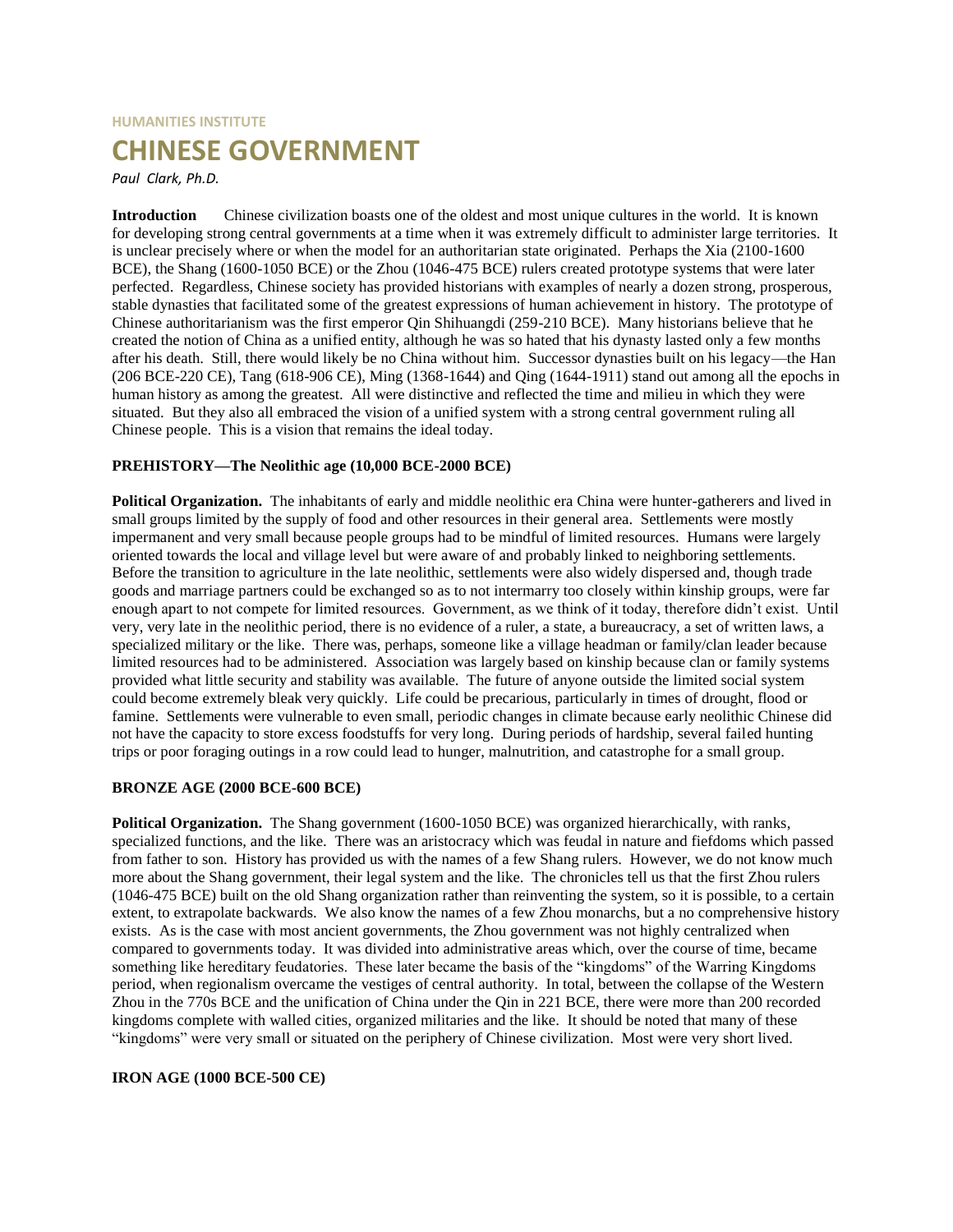**Political Organization and De-Feudalization.** Upon the cessation of major combat in 221 BCE, the First Emperor (Qin Shihuangdi r. 247-220 BCE) imposed much the same structure on the rest of his empire that he had used in his home kingdom. In particular, he embarked on a system of "de-feudalization" in which all power resided with the central authorities. All aristocrats of the old kingdoms were stripped of their lands, titles and privileges and given to the state to be disposed of as the Qin saw fit. More than 120,000 former nobles were resettled in the new capital city of Chang'an so that the Emperor could carefully monitor their activities. All military fortifications were pulled down or otherwise destroyed if not needed for defense by the Qin and all weapons were confiscated. As you might imagine, this created immense resentment among the landed elites in the other former kingdoms. Nevertheless, a highly organized, hierarchical structure for society was put into place. Upon the ascendency of the Han in 206 BCE, many of the Qin de-feudalization initiatives were relaxed. Though it is not believed that aristocrats of the old kingdoms returned to their ancestral homelands to rule as they pleased, new aristocrats with lands, titles and privileges emerged over the centuries. Nonetheless, the basic governmental structure the First Emperor put into place lasted until the fall of the Han. Indeed, some historians have argued that the system, as envisioned by Qin Shihuangdi, became the ideal form of government for China and lasted in one form or another, for more than 2000 years!

**Provincial Administration and Standardization.** Administratively, China under the Qin was divided into 36 units (known by historians as commanderies) each with three different but generally equal administrators: a civil governor, a military commander and an inspector (sometimes known as a censor). The civilian governor was named by the Emperor and was accountable to the Emperor personally. Though not strictly the governor's to command, each governor had immense power over the civilian population. This was initially not a hereditary position but later sometimes moved in that direction. Above all, a governor's job was to keep the peace and to implement the Emperors initiatives. The military commander's job was to face the military threat posed by any internal or external foe. The inspector's job was to investigate the situation on the ground and to determine the extent to which the civilian governor and military commander were doing their jobs. He then reported directly back to the Emperor. On the local level, small accountability groups composed of 5 family units were to be the norm. If any member ran afoul of the new, standardized legal system, all 5 family units could be held accountable. The Qin were also known for standardizing weights and measurements, the writing system, road widths (50 paces wide) and even axel widths. As above, most of these movements to standardize systems within China remained in place during the Han period, but were more relaxed than under the Qin.

**Central Control.** The Qin also sought to control all public discourse as a form of public "thought control." The Confucian elites, who had enjoyed some freedom to comment on society during the Warring Kingdoms period, saw their freedom of speech severely curtailed under the Qin. The First Emperor was very unhappy that individuals had the audacity to publicly criticize his initiatives. He responded by limiting the study of philosophy (mostly Confucianism) to topics which would not lead to the questing of state policy. In addition, the writing of history was limited to those topics approved by the state. In essence, by praising the past, Qin policies—through omission were obliquely called into question. Finally, all writings other than the Qin official state histories, and works on state religion and agriculture were collected and burned. One copy of all works of literature were to be kept in the Imperial library. In a public display of defiance, a number of Confucian scholars refused to abide by Qin Shihuangdi's wishes in 212 BCE. He then terrorized those who opposed him by executing the most prominent 460 scholars in the land. In this way, the First Emperor exercised control over public discourse and society. But he became one of the most hated men in all of Chinese history. As above, when the Han ascended to power, the most severe restrictions on public "thought control" were relaxed.

#### **POST-CLASSICAL PERIOD (500 CE-1500 CE)**

**Political Organization.** All emperors in China, from the Qin in the 3rd century BCE down through the end of the Qing in 1911, were considered absolute monarchs. In theory, they ruled by decree, controlled all land and exercised the power of life and death over all in their realm. As subjects, any rights enjoyed by the Chinese were given by the monarch and could be withdrawn by the monarch. In practice, all Chinese emperors relied on aristocrats and other government officials, who were often treated differently than commoners, to help them rule. The monarchs of the post-classical age used many of the same elements of administration that the Han had used in antiquity, but modified them as necessary. There was a highly organized, hierarchical structure for government and for society. There was a clear division between aristocrats, commoner, peasant and artisan. The empire was divided into administrative units. Each large unit was, in theory, administered by a governor who was usually named by the emperor himself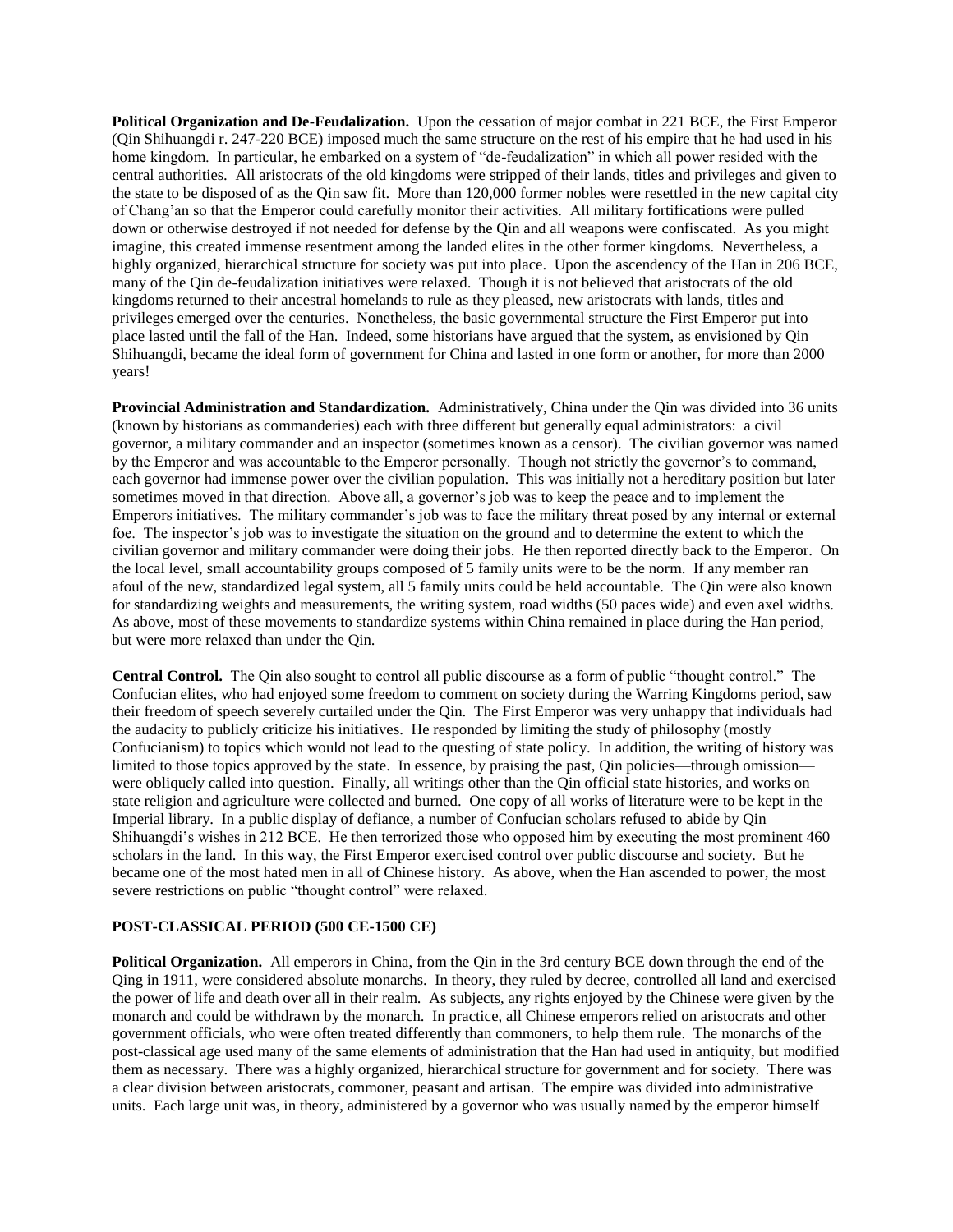and accountable personally to the emperor. The military was under the direct control of the emperor and was occasionally even commanded on the battlefield by the emperor, although aristocrats raised, maintained and led most campaigns after each dynasty was well established. The office of the inspector (also known as censor) also remained in place to provide reliable reports (sometimes known as memorials) to the emperor.

**The Civil Service Examination.** Because of the size of the empire, it was impossible for the imperial household to maintain familial and/or close political ties with the number of high-level and mid-level administrators and aristocrats necessary to govern the empire. To meet this challenge, the Chinese created a meritocracy, which was based largely on one's ability to score well on a test over the Confucian classics. One had to be educated, literate and capable to do well. But in theory, anyone could take the test. Since governmental officials were needed at every level, tests were administered at various levels. All test-takers had to take the test on the local level. Those who scored the highest were allowed to proceed to the regional level. Those who passed at the local level but did not pass at the regional level became local bureaucrats. Those that passed at the regional level but did not score high enough to pass at the national level became government officials on the regional level. And so it went until the top scorers took a test administered, in theory, by the imperial household. In most test cycles, there was one top scorer who would move into a position to later become a governor, chancellor or other top advisor to the emperor. In due course, these Confucian elites became known as Mandarins or degree holders. The testing process was widely followed by the aspirational classes in China. Since most government positions could not be handed down to one's son, each person earned their own position. Those who passed at the highest level achieved national renown and were celebrated in their hometowns as heroes of the realm. In this way, the government at all levels was staffed by competent, moral men who understood and valued the Confucian system. Of course, there was graft and corruption which had to be rooted out every few decades. As impressive as this achievement was, it is perhaps more important to note that this system lasted, with a few interruptions, in one form or another from the Tang period to the 20th century—more than 1000 years.

# **EARLY MODERN PERIOD (1500-1800 CE)**

**Political Organization.** The Manchu conquest of China beginning in the 1630s and 1640s required the collaboration of the Confucian elites and the people of the Han ethnicity because the population of ethnic Jurchen (Manchu) was too small to complete the job. The problem of how to govern China as a conquest dynasty was just as perplexing and much more complicated. The Qing had won the war, then they had to win the peace. The first monarchs of Qing China (1644-1911), who theoretically exercised absolute power, determined to maintain, but reform, the moribund Ming system. The early Ming monarchs (1368-1644) had found success using the Civil Service examination to staff and maintain the bureaucracy. The system, however, had ceased to work as effectively in the last few decades of the Ming period as it had earlier. Indeed, the late Ming period is known for graft, corruption and neglect in government. Thus, the Qing sought to reestablish and reinvigorate the Civil Service and the Civil Service examination. In the early years of the Qing period, there were several efforts to root out corruption and the system began to function as designed on the lower levels. But there remained the problem of how to staff the upper levels.

**Central Government and Manchu Ministers.** To meet the challenge of staffing at the highest levels, the Qing rulers split the duties of "minister of state" into two theoretically equal positions each with a Han (Confucian) minister and a Manchu minister. In practice, the Manchu ministers sometimes just passed down directives from the Imperial household to the Han ministers. The Manchu ministers were therefore more important but the positions did not require a great deal of attention. Of course, reports back to the imperial household had to be written and the Manchu minister, like his Han counterpart, could be held accountable when thing went wrong. There were six ministries of state: civil affairs, finance, rituals, war, justice and public works. Each had two ministers. In this way, the Qing ruled through and maintained the existing Chinese system but rarely had much contact with the dominant Han Chinese ethnicity. The foreign rulers, though not exactly hiding in plain sight, consciously sought to minimize their interaction with the Chinese.

**Taxation and the Treasury.** The coffers of the imperial treasury in Qing China were generally full after the recovery from the War of the Three Feudatories (1674-1681). The Emperor Kangxi (r. 1661-1722) set up a tax system which was based on goods produced, on land and on population (head tax). The tax was carefully collected and put to good use for much of the early Qing years. The peasants had to pay their taxes to the village headmen, who then forwarded revenue on the authorities on the higher levels. The head tax was also used to determine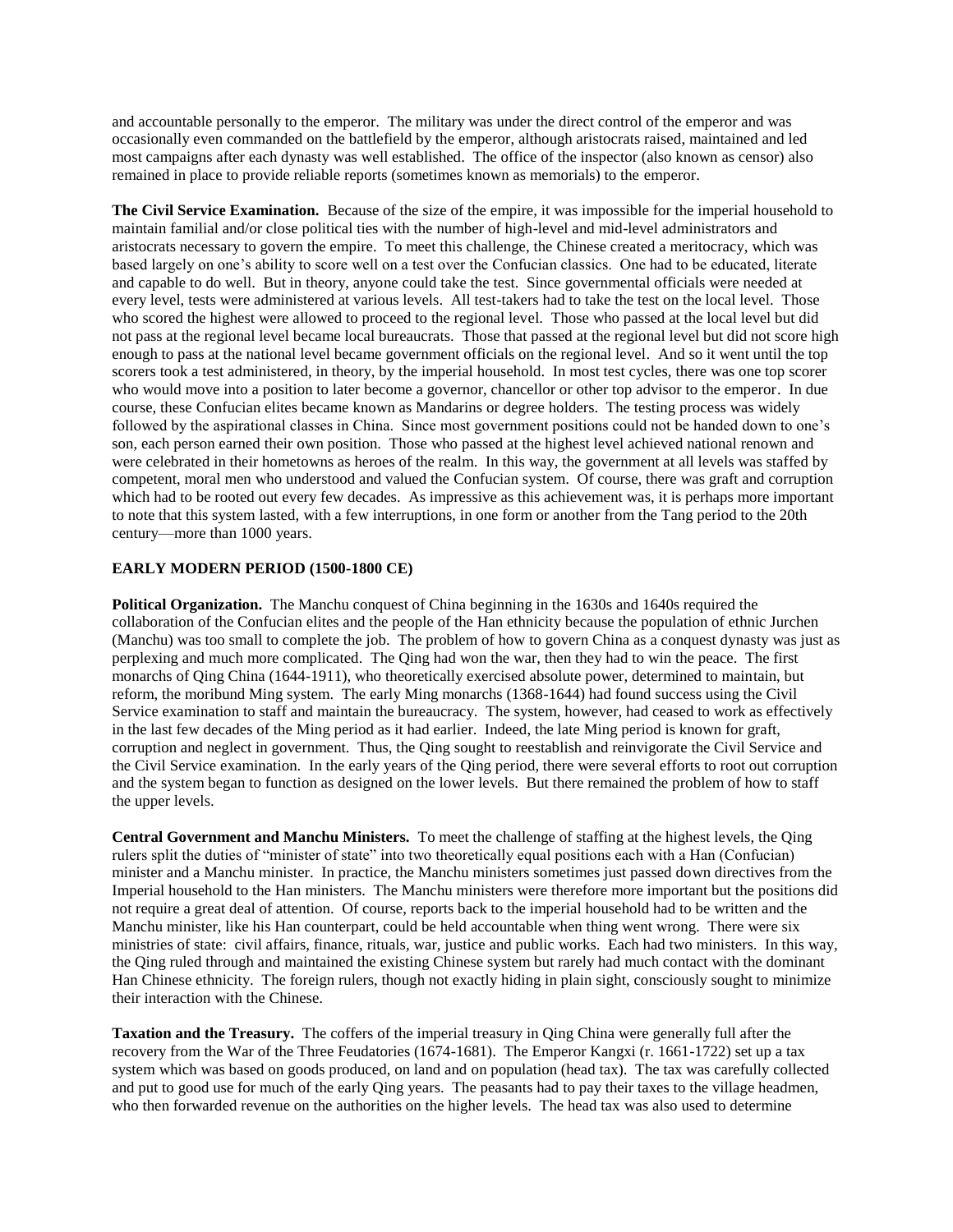conscription and corvėe quotas. It is worth nothing that though the peasants were not always tied to the land, they were required to provide labor to the state for the purposes of building or rebuilding common infrastructure such as roads, bridges, dikes, irrigation projects and the like. The peasants despised this requirement and did everything they could to shirk this duty. Those who could paid a fee to be freed of this obligation. Others would abscond, making the duty of the remaining peasants that much more difficult. The tax rolls were based initially on Ming surveys and were not regularly updated. By the time the Emperor Qianlong (r. 1735-1796) had completed many of his extraordinarily expensive and bloody wars, the treasury was under serious stress.

#### **The 19th CENTURY**

**Political Organization and the Decline of Manchu Government.** The system the Qing used to govern China required the collaboration of large segments of the ethnic Chinese. Most Han Chinese had embraced the Qing initially because of their hatred of the Ming. But by the middle of the 19<sup>th</sup> century, hatred of the Ming had been replaced with growing bitterness toward the Manchu. The events of the early and middle  $19<sup>th</sup>$  century exposed the Qing as being incapable of repelling foreign invasion, of lacking administrative acumen and of being incapable of maintaining the peace domestically. In short, it was only the accumulated inertia of two centuries of rule that allowed the Qing to retain power after the Taiping Rebellion (1850-1864) because they exercised neither effective military power nor maintained meaningful political authority.

**The Bureaucracy.** One of the hallmarks of late Imperial China was the Confucian bureaucracy. The system of staffing government positions which had worked so well since the Tang Period (618-907CE) was based on the civil service examination. Degree seekers prepared for years for an examination which would reveal the best and brightest in the land who would then provide staffing for every level of government. These examinations constituted the first true large-scale meritocracy in the world. However, by the 19<sup>th</sup> century, there were two major problems with government employees. First, there were not enough of them. The population of China had quadrupled to approximately 400 million by the 1880s (since 1644), but the number of bureaucrats had hardly risen in 200 years. Second, the tax base had not kept pace with the population increase. This led to the treasury being first stressed and then always empty. Sufficient funding for essential government functions could not be secured. When government bureaucrats anywhere are not compensated appropriately but must still fulfill their function, they turn to corruption—both in the selection/hiring process and in the taking of bribes and kickbacks once in office. In short, government corruption became endemic and, in time, government ceased to function at the highest levels. Only the willingness of local officials to continue to do their jobs stood between the people of China and administrative collapse. By the 1890s, even local authority was beginning to become unreliable. Though not in a complete state of chaos, China mostly had a titular government by the last decade of the 19<sup>th</sup> century.

#### **The Early 20th CENTURY (1900-1950)**

**Political Organization and the Nationalists.** The Guomindang Party was known in English as the Nationalist Party. They succeeded in bringing unification to large parts of China in the late 1920s. They then ruled for approximately a decade before the war with Japan began. The Guomindang leadership was an ideologically disparate group. Some were dedicated to the radical forms of socialism, others supported more capitalist ideals. Some believed China was ready for democracy, others such as Sun Yat-sen (1866-1925), believed it might take many years of practice before the Chinese people could be trusted with the franchise. For a while, the Guomindang was supported by the COMINTERN (Communist International) and many of their leaders went to Moscow for training and support, including Chiang Kai-Shek. Others were supported by the governments (or individuals) in western Europe or the United States. It was simply unclear exactly where many of the Guomindang leaders stood ideologically in the early 1920s. It was, in fact, their intention to garner as much support from whatever source they could. It didn't matter much where it came from. Vladimir Lenin, and later Joseph Stalin of the USSR, however, didn't believe that the Guomindang was sufficiently Communist and decided to support a more pure political party in China. This would later become known as the Chinese Communist Party. For a while, the Soviets supported both parties.

Given the lack of a clear ideology, it is no surprise that the decade of Nationalist rule in China is not remembered fondly. Other than trying to unify the country, there didn't appear to be a larger goal. In their defense, the Guomindang had inherited a fragmented country, much of which was still not under their control. The economy was largely agrarian and suffered from half a century of neglect. Large sections of China had been brought under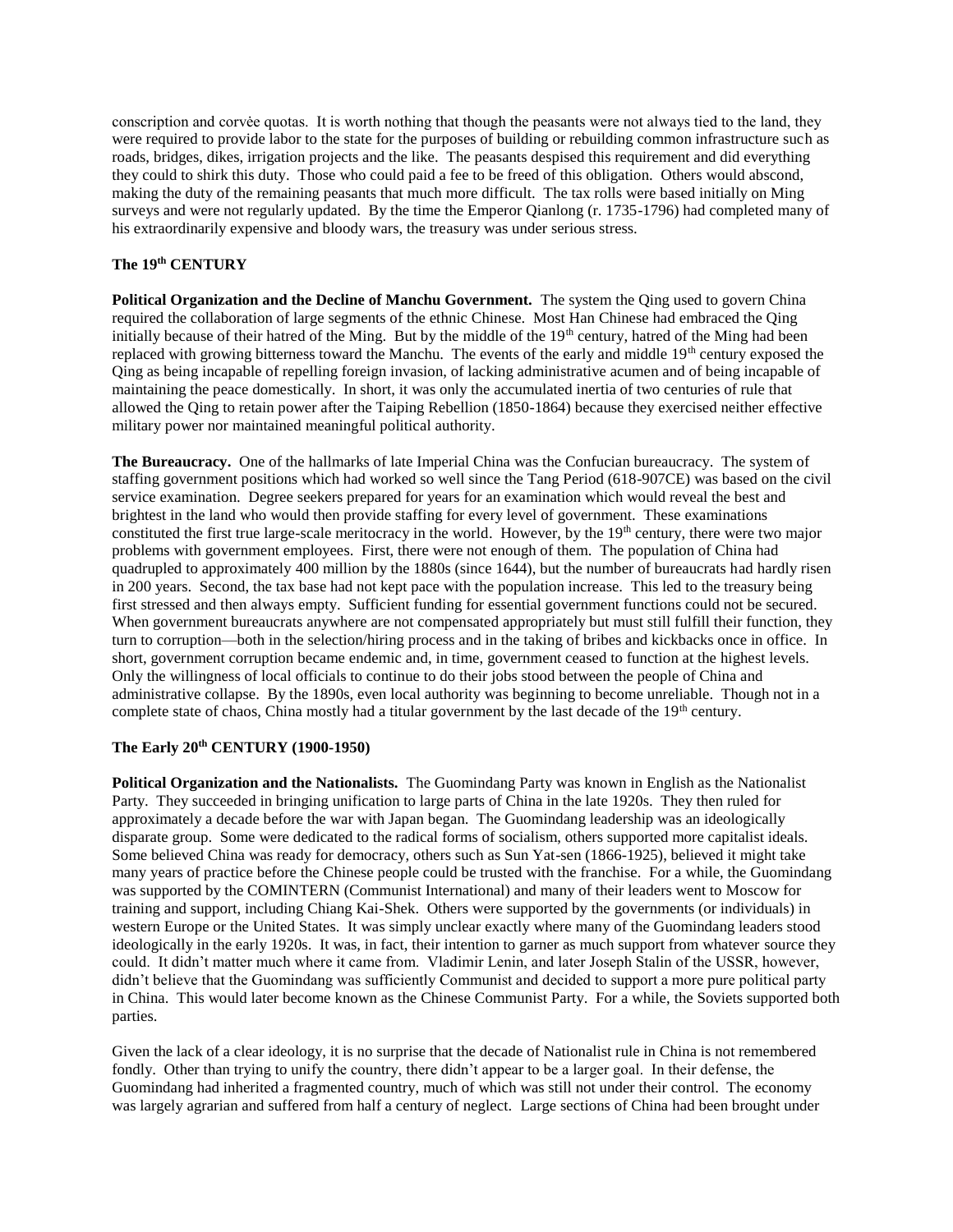the control of one or more of the western nations or Japan. In short, China's future as a unified country was very much in doubt. Nonetheless, the Guomindang are remembered for being corrupt, nepotistic and incompetent. But China under Guomindang rule was better than China under the rule of capricious and arbitrary warlords.

**The Chinese Communist Party.** The CCP was established in 1921 in the aftermath of the May 4<sup>th</sup> Movement which had swept the nation beginning in 1919. The May 4<sup>th</sup> Movement had awakened the masses to politics and had created a sense of nationalism which the CCP would later exploit. The CCP was established when two comintern agents, Yang Mingzhai (1882-1930) and Grigori Voitinsky (1893-1953), made contact with two leaders of the May 4th Movement, Chen Duxiu (1879-1942) and Li Dazhao (1888-1927). This core group announced the first National Congress in 1921 to be held in the French Concession in Shanghai. The first years of the CCP were very bleak. The party was small and quarrelsome, and its future precarious. As might be expected, it did not grow quickly. To many interested Chinese, it simply appeared to be the left-wing of the Guomindang Party and was therefore not discernable as a separate political entity. Nonetheless, the right-wing of the Guomindang, exemplified by Chiang Kai-Shek, understood very clearly the risks posed by the extreme left. When the CCP engaged in an unauthorized labor action in Shanghai and other actions in Nanchang in the late 1920s, they became the sworn enemy of the Guomindang. This is a "blood-feud" that has still not exhausted itself. Of course, the CCP eventually won the civil war and still rules mainland China today.

### **The Late 20th Century (1950-1999)**

**Political Organization and the Communist System.** Beginning in 1949, the CCP determined to completely reshape the government of China. All vestiges of Guomindang rule were abandoned. At the very highest levels, there were to be three top positions: Chairman of the Central Committee of the CCP (political control), President of the People's Republic (civilian control) and Chairman of the Central Military Commission (military control). From 1945 through 1975 Mao Zedong was known simply as Chairman Mao—the supreme leader, since he was so powerful that he didn't need the titles of Premier or Commander of the People's Liberation Army. Since the death of Mao, Chinese leaders who occupy all three offices control all elements of the government and have come to be known as "paramount" leaders. Authority was and is distributed through and by the Party to all other levels of government. For example, the Central Committee names governors of each province, who then often names his/her lieutenants in the party on down to the local level. In time, much of the structure of Party bureaucracy has remained in place as leaders at the top levels were promoted, purged, retired or died.

**The Party.** The Chinese Communist Party itself convenes as a large group every five years at meetings known as the National Party Congress. In theory, all major decisions are made at these meetings. In reality, however, all decisions are made in advance and the National Party Congress votes to affirm them. The PRC has been and is still governed by a small group of people, an oligarchy working behind mostly behind the scenes. Since 1949, there have only been a few great leaders of China: Mao Zedong (r. 1949-1976)— the supreme leader, paramount leaders Deng Xiaoping (r. 1978-1989), Jiang Zemin (r. 1993-2003), Hu Jintao (r. 2003-2013) and Xi Jinping (r. 2013 present). Recently, political succession at the top levels has become more stable and predictable. But the process remains opaque. Political purges and infighting rarely spill over into the public domain, although power struggles continue unabated behind the scenes.

In a communist system, the Party controls all elements of government, society, economy and culture. This includes the military as well. In theory, nothing happens in the country that the Party is not aware of and controls. Everything from central economic planning, to what crops are planted in what area, to what books are allowed to be printed, to what drama will be allowed to be performed on stage is decided by the authorities. For the ambitious, the only route to success had been through the Party, although that has been changing. For example, until quite recently, only Party members were allowed to attend university. Today there are approximately 88 million members of the CCP. The members of the Party enjoy all the rights of citizenship, including the limited franchise. Chinese who are not members of the Party do not.

**The Cultural Revolution.** In the years following the catastrophe of the second 5-year economic plan (Great Leap Forward, 1958-1962), the Central Committee decided to investigate what went wrong with agriculture and industry in China. It was determined that Mao's policies could not have led to the mass starvation of 20 million Chinese. Furthermore, it was determined that the peasantry also could not have been responsible. Therefore, blame fell on the Party itself which was responsible for implementing Mao's policies. What followed was a political and social purge